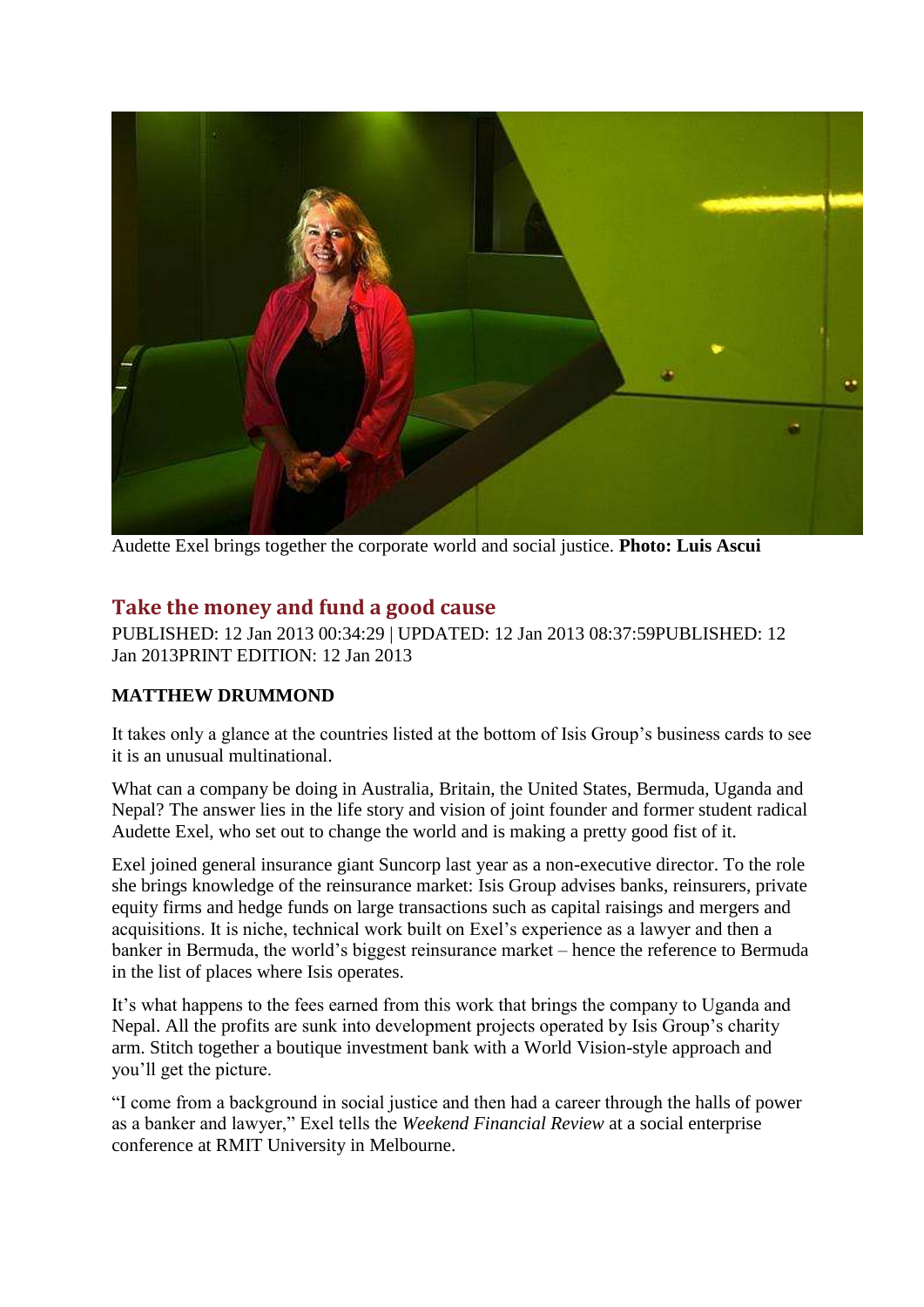"Through that process, I began to look at the development sector and to realise how incredibly driven it is by donor needs", she says.

"So the idea was to see if you could use business skills to create a different funding model to allow a development organisation to focus on evidence-based service delivery, and not spend their lives worrying about what their donors needed or wanted. You can run a great business and effect social change, that's what we've wanted to prove."

Aid projects suffer from a "liability mismatch" says Exel, borrowing a term from finance. The problem is that money for many aid organisations comes in the door in dribs and drabs, but the most needed projects are long-term.

Among the Isis aid programs are a maternity ward and intensive care unit for premature babies in Uganda and providing pit latrines and access to clean drinking water to remote communities in Nepal.

The corporate advisory business delivers a constant stream of funds, guaranteeing the charity has what it needs to keep running its projects.

In 15 years, Exel says Isis has saved about 100,000 lives, from pregnant woman in Uganda to trafficked children in Nepal. About \$4 million improves the lives of about 20,000 people each year and it is all funded from fees gathered from a world that could not be more different from development. Among Exel's recent clients was a German bank seeking advice on reinsurance entities used for creating an investment product known as principal return wraps.

Suncorp chairman Ziggy Switkowski calls her work inspiring. "She has extensive finance and investment experience coupled with a wonderful track record for getting involved in community activity and causes which make a difference, and that's something that's also part of the fabric of Suncorp," he says.

Exel's quest to bridge the gap between business and development began as her days as a student radical in her native New Zealand came to an end when she took a graduate lawyer position at what became Allens Arthur Robinson.

"I was coming from the humanities and I came to the sudden realisation that I knew nothing about business and power, and I thought, 'I am never going to effect change in the world unless I learn about this stuff'," she says.

Exel then worked for Linklaters in Hong Kong before switching to banking law in Bermuda. She went on to run a small Bermudan bank and joined the board of the Bermuda Monetary Authority. In 1997, at age 35, she took her leap into the unknown and together with a group of friends set up Isis.

Now, with more than a decade of experience, Isis has moved in from the perimeter and begun partnering with other for-profit firms to help fund its development projects. More partners are wanted.

"We're looking for a handful of other businesses that might be willing to partner with us and take some of that key business risk off Isis," she says.

She laughs off the question of whether Suncorp might sign up. Headhunters approached her last year about joining the board of the financial conglomerate, her first directorship of a public company. She says she is a strong believer in the value proposition of mid-tier banks, which often know their customers better than global giants, and points to the benefits of diversified revenue streams that come from combining banking with insurance. It is her strong belief that both banking and insurance are important community services.